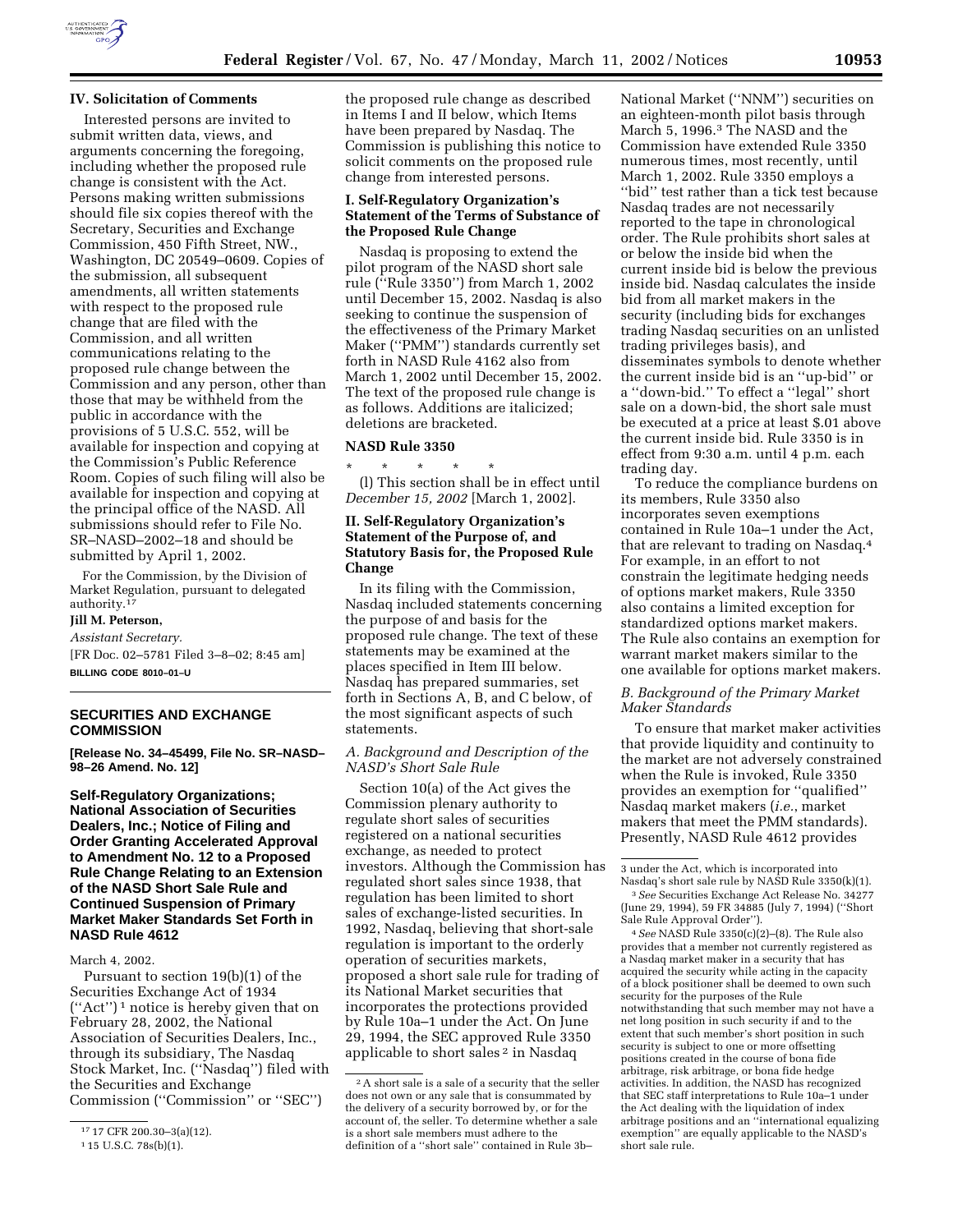that a member registered as a Nasdaq market maker pursuant to NASD Rule 4611 may be deemed a PMM if that member meets certain threshold standards.

Since Rule 3350 has been in effect, there have been three methods used to determine whether a market maker is eligible for the market maker exemption. Specifically, from September 4, 1994 through February 1, 1996, Nasdaq market makers that maintained a quotation in a particular NNM security for 20 consecutive business days were exempt from the Rule for short sales in that security, provided the short sales were made in connection with bona fide market making activity (''the 20-day'' test). From February 1, 1996 until the February 14, 1997, the ''20-day'' test was replaced with a four-part quantitative test known as the PMM standards.5

On February 14, 1997, the PMM standards were waived for all NNM securities due to the effects of the SEC's Order Handling Rules and corresponding NASD rule change and system modifications on the operation of the four quantitative standards.6 For example, among other effects, the requirement that market makers display customer limit orders adversely affected the ability of market makers to satisfy the ''102% Average Spread Standard''. Since that time all market makers have been designated as PMMs.

In March 1998, Nasdaq proposed PMM standards that received substantially negative comments.7 In light of those comments, Nasdaq staff convened an advisory subcommittee to develop new PMM standards (''Subcommittee'') in August 1998. The Subcommittee met nine times and formulated new PMM standards. NASD/ Nasdaq staff requested to meet with the Commission staff and the Subcommittee

review period, the market maker lost its designation as a PMM (*i.e.*, the ''P'' next to its market maker identification was removed). Market makers could requalify for designation as a PMM by satisfying the threshold standards in the next review period.

6*See* Securities Exchange Act Release No. 38294 (February 17, 1997), 62 FR 8289 (February 24, 1997).

7*See* Securities Exchange Act Release No. 39189 (March 30, 1998), 63 FR 16841 (April 6, 1998).

to receive informal feedback on the new PMM standards. This meeting occurred on December 9, 1998. At the conclusion of the meeting, Commission staff noted the progress made by the Subcommittee and requested time to digest and more carefully analyze the proposed new PMM standards.

On July 29, 1999, members of the Nasdaq staff conducted a conference call with members of the Commission staff to receive feedback on the PMM standards that Nasdaq presented at the December 9, 1998 meeting. During the meeting, the Commission staff requested that Nasdaq modify several of the proposed standards and analyze the impact of those modifications on the primary market maker determination. On September 27, 1999, Nasdaq reported that the NASD Economic Research staff had analyzed data based on the Commission's recommended revisions, and concluded that the Commission's modified standards produced unfavorable results. Nasdaq requested that the Commission comment on the outcome of this test ''as we intend to communicate your comments to the Subcommittee in an effort to resume the process of developing new standards.'' 8

Nasdaq suspended development of PMM standards in late-1999 after the Commission signaled the securities industry that it is considering fundamental changes to Rule 10a–1 under the Act, changes that could affect the manner in which Nasdaq and the other markets regulate short sales. In October 1999, the Commission issued a Concept Release on Short Sales in which it sought comment on, among other things, revising the definition of short sale, extending short sale regulation to non-exchange listed securities, and eliminating short sale regulation altogether. Nasdaq believed that it would be inappropriate for Nasdaq to dramatically alter its regulation of short sales while the Commission is considering fundamentally changing Rule 10a–1 under the Act. At the request of the staff of the Division of Market Regulation, Nasdaq has resumed development of PMM standards and has been working with the Commission staff toward that goal.

*C. Proposal To Extend the Short Sale Rule and Suspend the PMM Standards*

Nasdaq believes that it is in the best interest of investors to extend the short

sale regulation pilot program. When the Commission approved the NASD's short sale rule on a pilot basis, it made specific findings that the Rule was consistent with sections 11A, 15A(b)(6), 15A(b)(9), and 15A(b)(11) of the Act. Specifically, the Commission stated that, ''recognizing the potential for problems associated with short selling, the changing expectations of Nasdaq market participants and the competitive disparity between the exchange markets and the OTC market, the Commission believes that regulation of short selling of Nasdaq National Market securities is consistent with the Act.'' 9 In addition, the Commission stated that it ''believes that the NASD's short sale bid-test, including the market maker exemptions, is a reasonable approach to short sale regulation of Nasdaq National Market securities and reflects the realities of its market structure.'' 10 Nasdaq believes the benefits that the Commission recognized when it first approved Rule 3350 apply with equal force today.

Similarly, the concerns that caused the Commission to waive the PMM standards in February 1997 continue to exist today. Nasdaq and the Commission agreed to waive the PMM standards for three reasons that were discovered only after the Order Handling Rules were implemented.11 Through late-1999, Nasdaq worked diligently to address those concerns to the Commission's satisfaction, including convening a special subcommittee on PMM issues, proposing two different sets of PMM standards, and being continuously available and responsive to Commission staff to discuss this issue. Despite these efforts, the Commission and Nasdaq were unable to establish satisfactory PMM standards. At the request of Commission staff, Nasdaq has begun developing PMM standards suitable to today's rapidly changing marketplace. Re-instating the PMM standards set forth in NASD Rule 4612 would be extremely disruptive to the market and harmful to investors.

3.

11 Implementation of the Order Handling Rules created the following three issues: (1) Many market makers voluntarily chose to display customer limit orders in their quotes although the Limit Order Display Rule did not require it at that time; (2) SOES decrementation for all Nasdaq stocks significantly affected market makers' ability to meet several of the primary market maker standards; and (3) with the inability to meet the existing criteria for a larger number of securities, a market maker may be prevented from registering as a primary market maker in an initial public offering because it fails to meet the 80% primary market maker test contained in Rule  $4612(g)(2)(B)$ .

<sup>5</sup>Under the PMM standards, a market maker was required to satisfy at least two of the following four criteria each month to be eligible for an exemption from the short sale rule: (1) The market maker must be at the best bid or best offer as shown on Nasdaq no less that 35 percent of the time; (2) the market maker must maintain a spread no greater than 102 percent of the average dealer spread; (3) no more than 50 percent of the market maker's quotation updates may occur without being accompanied by a trade execution of at least one unit of trading; or (4) the market maker executes 11⁄2 times its ''proportionate'' volume in the stock. If a PMM did not satisfy the threshold standards after a particular

<sup>8</sup>*See* Letter, dated September 27, 1999 from John F. Malitzis, Assistant General Counsel, Nasdaq, to Richard Strasser, Assistant Director, Division of Market Regulation, SEC.

<sup>9</sup>*See* Short Sale Rule Approval Order, *supra* note

<sup>10</sup> *Id.*